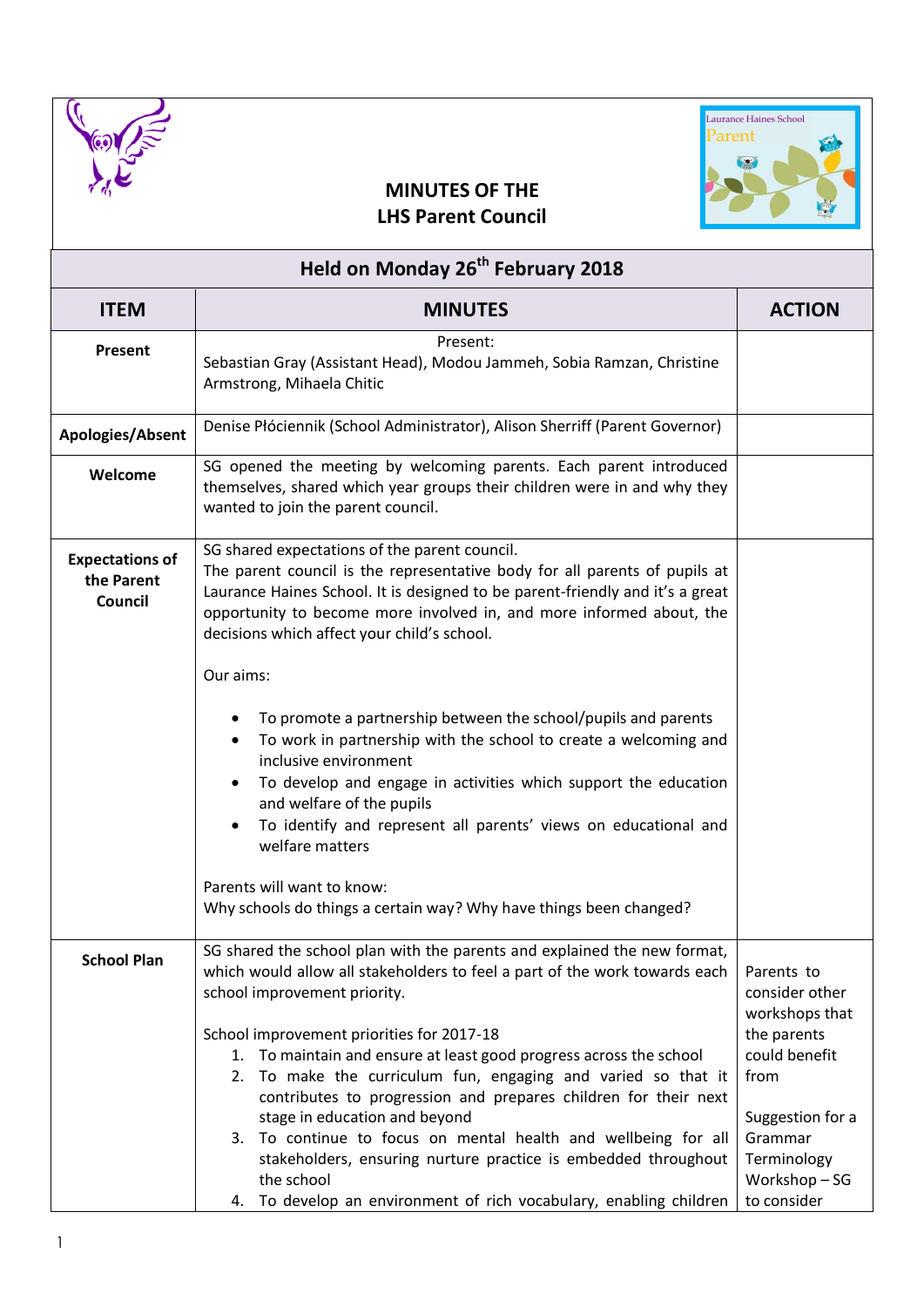|                                                                                | and staff to communicate effectively and build a passion for<br>language                                                                                                                                                                                                                                                                                                                                                                                                                 |                                                                                                      |
|--------------------------------------------------------------------------------|------------------------------------------------------------------------------------------------------------------------------------------------------------------------------------------------------------------------------------------------------------------------------------------------------------------------------------------------------------------------------------------------------------------------------------------------------------------------------------------|------------------------------------------------------------------------------------------------------|
|                                                                                | The parents explained that they already had an idea of the priorities (2 and<br>4) due to messages that had come from the children and through<br>newsletters.                                                                                                                                                                                                                                                                                                                           |                                                                                                      |
|                                                                                | Parents questioned whether priority 1 and priority 2 could clash. One<br>parent explained that in Year 6 they had enjoyed a broad curriculum<br>throughout the Autumn term (including the SLIME experience and children<br>being inspired by Blue Planet to study the big blue). However, now the<br>children are closer to the SATS, the priorities have changed.                                                                                                                       |                                                                                                      |
|                                                                                | SG explained that this was the picture for Year 6 at this time of year in<br>preparation for the SATS. He added that it was a hope that in the longer<br>term, with children being excited and motivated by the broader<br>experiences and having developed their reading, writing and maths skills in<br>a range of real life experiences, there would be less of a need to prioritise<br>exam preparation.                                                                             |                                                                                                      |
|                                                                                | Priority 1 details the option for the school to host Parent Workshops. Some<br>of these workshops have already taken place - Year 2 and Year 6<br>assessment and Read, Write, Inc. Parents suggested that it would be useful<br>to host a Grammar terminology workshop to cater for the heightened<br>expectations that are placed on children. Parents also suggested that these<br>workshops could be supported by a translator so that a wider reach of<br>parents could access them. |                                                                                                      |
| <b>School curriculum</b>                                                       | positive feedback around the curriculum<br>shared<br>The<br>parents<br>developments. One parent explained how the curriculum experiences were<br>capturing imaginations and the children had been talking about them for<br>months instead of just on the day of the experience.                                                                                                                                                                                                         | SG to share<br>positive impact<br>on progress in<br>reading, writing<br>and maths in                 |
|                                                                                | SG added that over the Autumn term, with the introduction of the new<br>curriculum, children across the school had made more progress in reading,<br>writing and maths than they had in the Autumn term in 2016/17.                                                                                                                                                                                                                                                                      | first term of new<br>curriculum                                                                      |
|                                                                                | Parents shared their delight in the news and suggested that this<br>information is shared with the wider school community.                                                                                                                                                                                                                                                                                                                                                               |                                                                                                      |
| Y5 and Y6<br><b>Residential Trips</b>                                          | SG explained about the recent closure of Cuffley and how the school was<br>seeing this as an opportunity to provide different residential trips for year 5<br>and year 6. One parent shared their child's positive experiences from<br>recent Year 5 trips to Cuffley. They added that the 'adventure and outdoor'<br>trips provided a huge range of experiences that benefit the children. It was<br>suggested that similar trips were offered in future.                               |                                                                                                      |
| <b>Feedback from</b><br>our new parents'<br>evening set up in<br>the main hall | SG asked for some feedback from parents about the recent parents'<br>evenings.<br>Positive feedback was shared by parents about the new setup of the<br>parents' evenings being hosted in the hall, with all teachers and parents<br>together. They said that it felt welcoming and ran smoothly.<br>Parents suggested that it would be helpful to have their own child's                                                                                                                | SG to share<br>suggestion for<br>parents to<br>receive a hand-<br>out focused on<br>child's progress |
|                                                                                |                                                                                                                                                                                                                                                                                                                                                                                                                                                                                          |                                                                                                      |